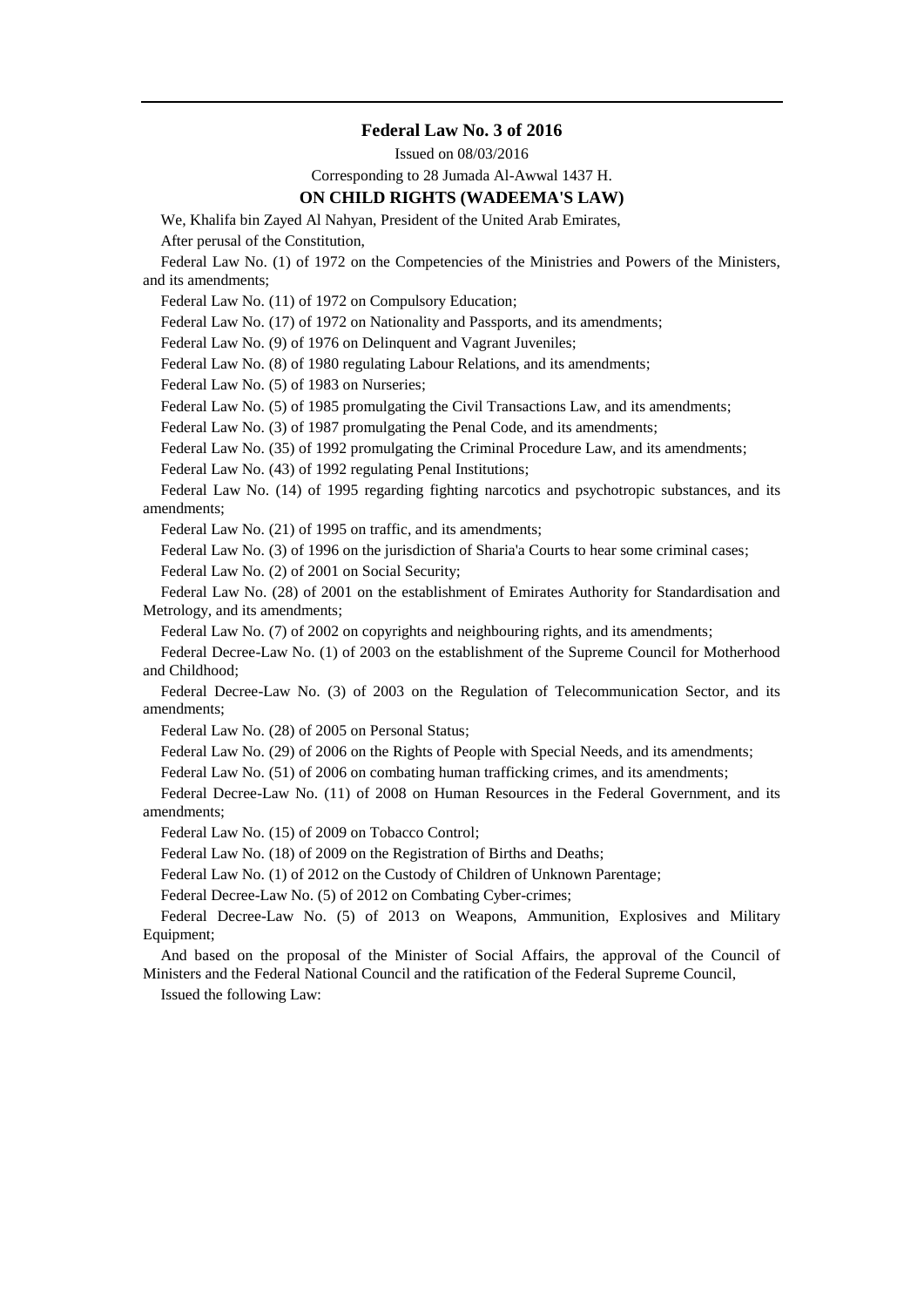## **Chapter 1 General Provisions**

## **Article 1 - Definitions**

In the implementation of the provisions of this Law, the following words and expressions shall have the meanings assigned against each unless the context requires otherwise:

State: The United Arab Emirates.

Ministry: Ministry of Social Affairs.

Minister: Minister of Social Affairs.

Competent Authorities: Federal authorities concerned with the children's affairs.

Concerned Entities: Local authorities concerned with the children's affairs.

Child: Every human being born alive and who is under eighteen years old.

Custodian of the Child: The person legally liable for the child or entrusted with his care.

Foster Family: Alternative family entrusted with the custody and care of the child.

Child Protection Specialist: The person licensed and appointed by the competent authority or the concerned entities - as the case may be - to preserve the rights of the child and protect him/her within the limits of his competencies as stated in this Law.

Child Abuse: Every action or omission that would lead to the harm of the child and prevent the latter's upbringing and growth in a sound, safe and healthy manner.

Child Neglect: Failure of the parents or the custodian to take necessary actions to preserve the child's life, as well as his/her physical, mental and moral integrity from risks and to protect his/her various rights.

Violence against Children: Deliberate use of force against any child by any individual or group that would lead to actual harm to the health, growth or survival of the child.

Best Interests of the Child: Placing the interests of the child above everything else and having priority and preference in all circumstances, regardless of the interests of other parties.

Child Pornography: Production, display, publication, possession or circulation of a picture, film or drawing through any means of communication, social media platforms or other means where the child is shown in a disgraceful manner in a sexual act or sexual show, whether such act is real, virtual or simulated.

### **Article 2**

The competent authorities and the concerned entities shall:

1- Maintain the child's right to life, survival and development and provide all necessary opportunities to facilitate the same and grant him/her a free, secure and developed life.

2- Protect the child from all forms of neglect, exploitation and abuse and from any physical and psychological violence that exceeds the limits of the Sharia and the Law, such as the rights of the parents and their equivalents to discipline their children.

3- Raise the child in a way to adhere to his/her Islamic faith and to have pride in his/her national identity and respect for the culture of human brotherhood.

4- Protect the best interests of the child.

5- Raise awareness among children on their rights, obligations and duties in a society in which justice, equality, tolerance and moderation prevail.

6- Raise the child on the sense of morality, particularly the respect of his/her parents and family and social surroundings.

7- Spread the culture of child rights as widely as possible using appropriate means.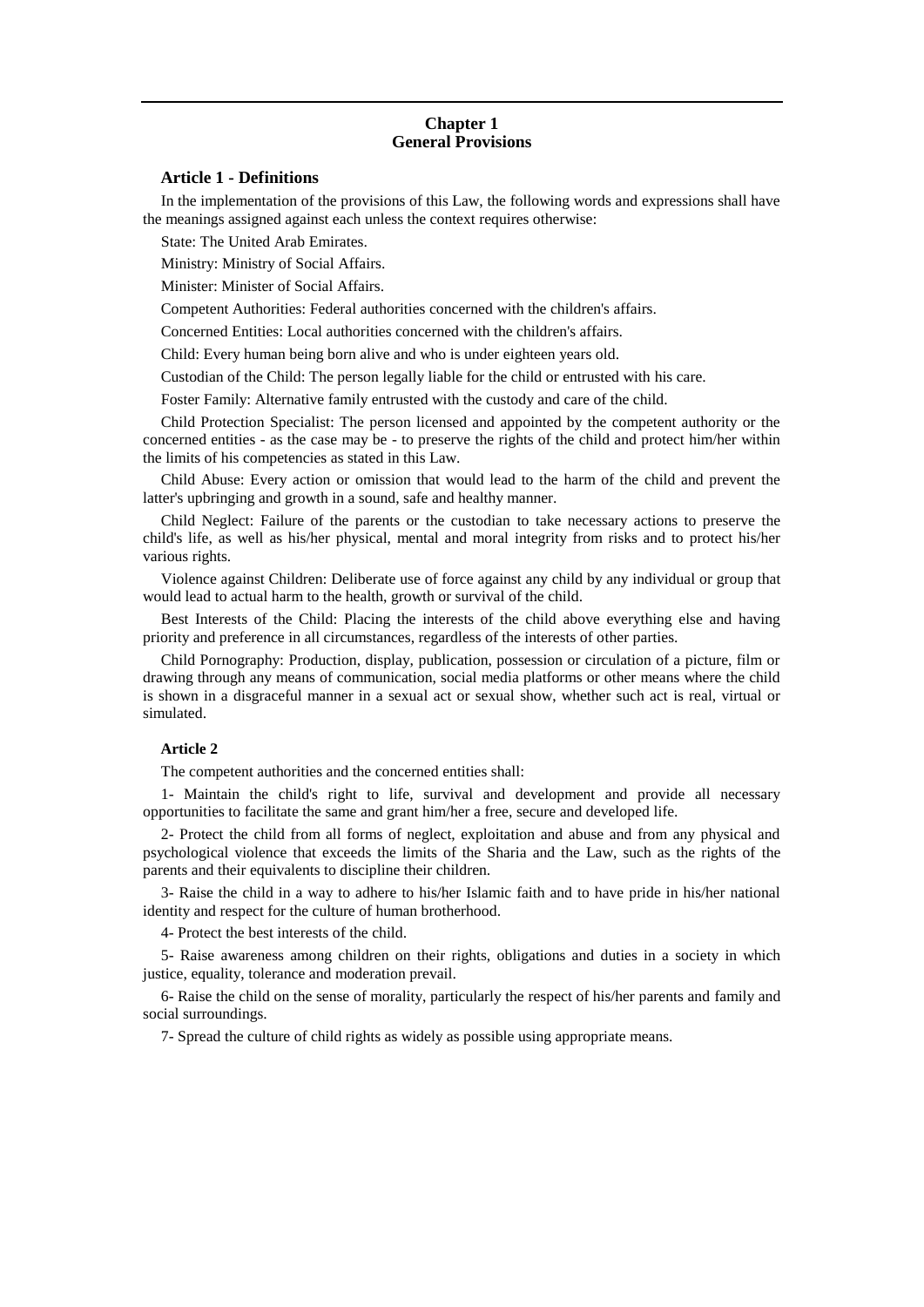8- Involve the child in the aspects of community life according to his/her age, maturity and developed abilities in order to be raised on the love of work, initiatives, legitimate earning and selfreliance.

### **Article 3**

This Law shall guarantee that the child has all the rights decided thereunder and under the other legislations in force at the State and shall protect the child without discrimination because of origin, sex, home country, religion, social status or disability.

## **Article 4**

1- The natural family is the first and best environment for the upbringing of the child. The State shall guarantee its existence, preservation, protection and care in order to achieve the child's rights and best interests. Such family may be replaced, when necessary, by the alternative family.

2- The protection of the child and his/her best interests shall have priority in all the decisions and actions taken in his/her regard. The competent authorities and the concerned entities shall work on achieving the same by taking necessary measures, namely:

a- Ensuring to meet the moral, psychological and physical needs of the child under the special circumstances of his/her age, health and family surroundings, and particularly his/her right of custody.

b- Giving the child priority of protection, care, rescue and guidance in cases of emergencies, disasters, armed conflict and any crime committed against him/her.

c- Not harming the child psychologically in all the stages of collecting evidence, investigation and trial, whether the child is a party to the case or a witness.

#### **Article 5**

The child shall have the right for privacy according to public morals, taking in consideration the rights and liabilities of the custodian according to the Law.

## **Article 6**

The concerned entities liable for the implementation of the policies and programs developed by the competent authorities shall work in all the areas related to the child.

# **Chapter 2 Fundamental Rights**

## **Article 7**

1- The child shall have the right to life and security.

2- The State shall guarantee the child's growth, development and care according to the Law.

#### **Article 8**

The child shall have the right, since birth, to have a name that does not involve humiliation or denigration of his/her dignity or that is contrary to religious beliefs and customs.

## **Article 9**

The child shall be registered in the birth register immediately after his/her birth according to the legal system prescribed in this regard.

### **Article 10**

The child shall have the right to nationality according to the provisions of the laws in force at the State.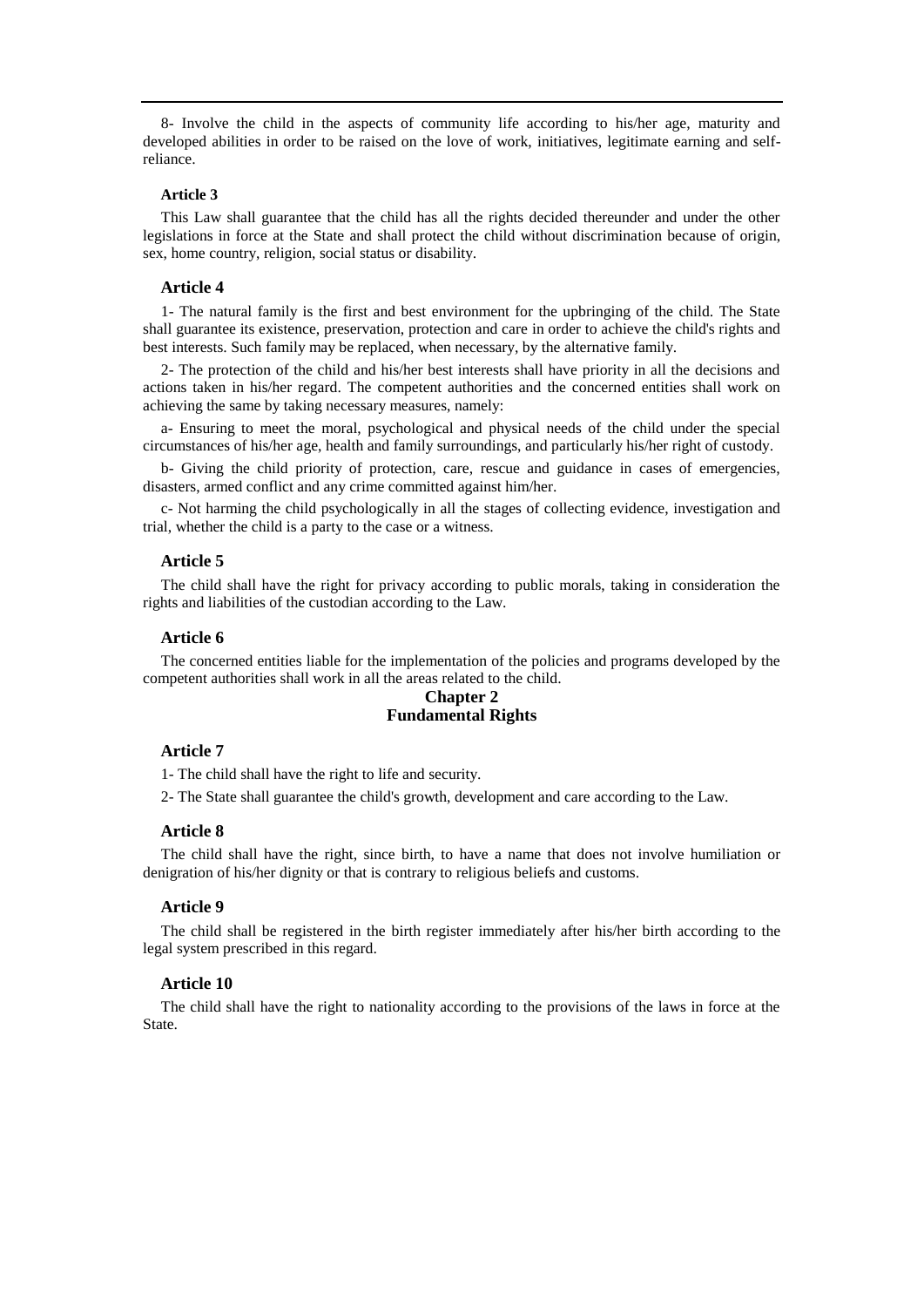1- The child shall have the right to parentage by his legal parents according to the laws in force at the State.

2- Each of the child's parents or whoever having legal authority thereon shall procure the issuance of the documents proving his birth, nationality and all other documents according to the laws in force at the State.

### **Article 12**

1- The child shall have the right to express his/her opinion freely according to his/her age and maturity, commensurate with the public order and morals and with the laws in force at the State.

2- (S)he shall have the opportunity to express his/her opinion concerning the measures taken in his/her regard within the limits of the laws in force.

# **Article 13**

It shall be prohibited to expose the child to any arbitrary interference or illegal conduct in his/her life, family, home or correspondences. It shall be also prohibited to harm his/her honour or reputation. The State shall guarantee the protection of the child from all child pornography forms according to the legislations in force.

## **Article 14**

The competent authorities and the concerned entities shall:

1- Prohibit the employment of children before the age of fifteen.

2- Prohibit the economic exploitation and employment in any works that may expose the child to risk, whether due to the work nature or circumstances.

The Implementing Regulation of the Law and the Labour Law shall regulate the conditions and principles of child labour.

# **Chapter 3 Family Rights**

#### **Article 15**

1- The child's parents or their equivalents and the custodian of the child shall provide the requirements of family safety to the child within a coherent and cooperative family.

2- The child's custodian shall assume the responsibilities and obligations entrusted to him/her in raising, caring, guiding and developing the child in the best way.

#### **Article 16**

Taking in consideration the applicable Law, the child shall have the right to meet his/her natural parents and family and receive their care and to maintain personal relationships and direct contact with both of them.

## **Article 17**

The child shall be entitled to custody, breast-feeding, alimony and protection of his/her person, his/her honour, religion and property according to the laws in force at the State.

## **Chapter 4 Health Rights**

## **Article 18**

The child shall have the right to receive health services according to the laws and regulations of health care applicable in the State.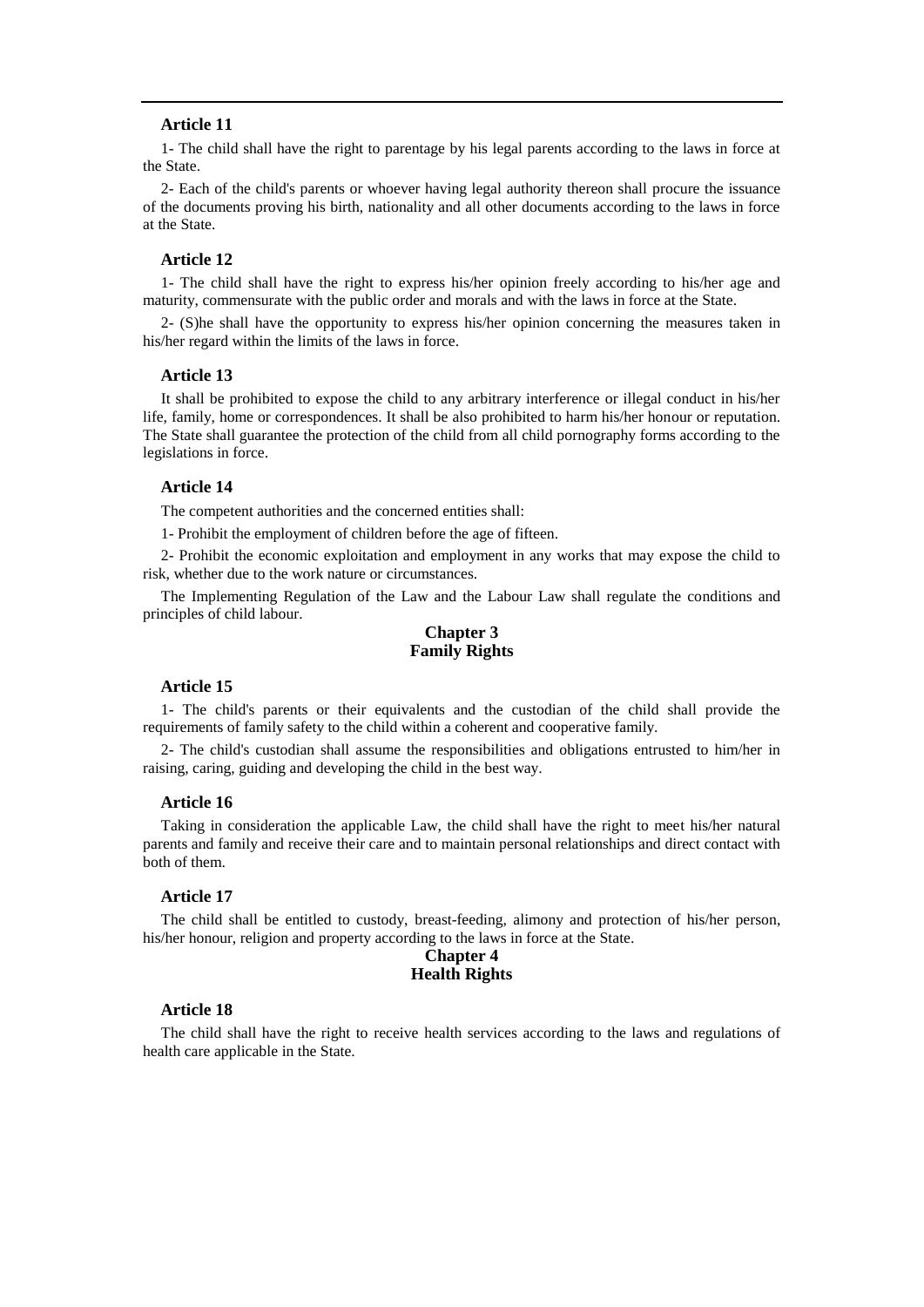The State shall work on developing its capacities in the field of preventive, curative and mental healthcare as well as health guidance related to the health, nutrition and protection of the child.

# **Article 20**

The competent authorities and concerned entities shall provide healthcare to mothers before and after childbirth according to the legislations in force.

They shall also take the possible measures for the following:

1- Protect the child from environmental pollution hazards and damages and work on combating them.

2- Play a constructive and active role in raising awareness in the field of prevention and health guidance, particularly with respect to the areas of child health and nutrition, the benefits of breastfeeding, prevention of diseases and accidents and the harm caused by smoking, and set the policies and programs necessary for the advancement of the health media in this regard.

3- The competent authorities and concerned entities shall take necessary actions to prevent and protect the child from the use of drugs, intoxicants and stimulants, as well as all types of psychotropic substances or contribution in the production, trading or promotion thereof.

4- Support the school health system in order to play its role in the field of prevention, treatment and health guidance.

5- Prevent infectious, dangerous and chronic diseases and provide necessary vaccinations and immunisations.

6- Develop programs related to the training of the workers in the maternal and child health care and prepare them to achieve the objectives of this Law.

7- Handle psychological care including the mental, emotional, social and language development of the child.

8- Take the necessary measures for the early detection of children diagnosed with disabilities and chronic diseases.

## **Article 21**

It shall be prohibited to:

1- Sell or attempt to sell tobacco or tobacco products to children. The seller shall have the right to ask the purchaser to provide evidence of reaching the age of eighteen.

2- Smoke in public and private transportation means and indoor places in the presence of a child.

3- Sell or attempt to sell alcoholic beverages to children and any other materials posing risk to the health of the child, determined by a decision issued by the Council of Ministers.

4- Import or trade in materials that are contrary to the specifications approved in the State for the nutrition, food supplies or health or hormonal supplements or children's toys.

## **Chapter 5 Social Rights**

### **Article 22**

The State shall provide a standard of living that is adequate for the child's physical, mental, psychological and social development according to the Laws in force.

#### **Article 23**

The children who do not have a competent breadwinner or source of income, shall have the right to be assisted by the State according to the Laws in force.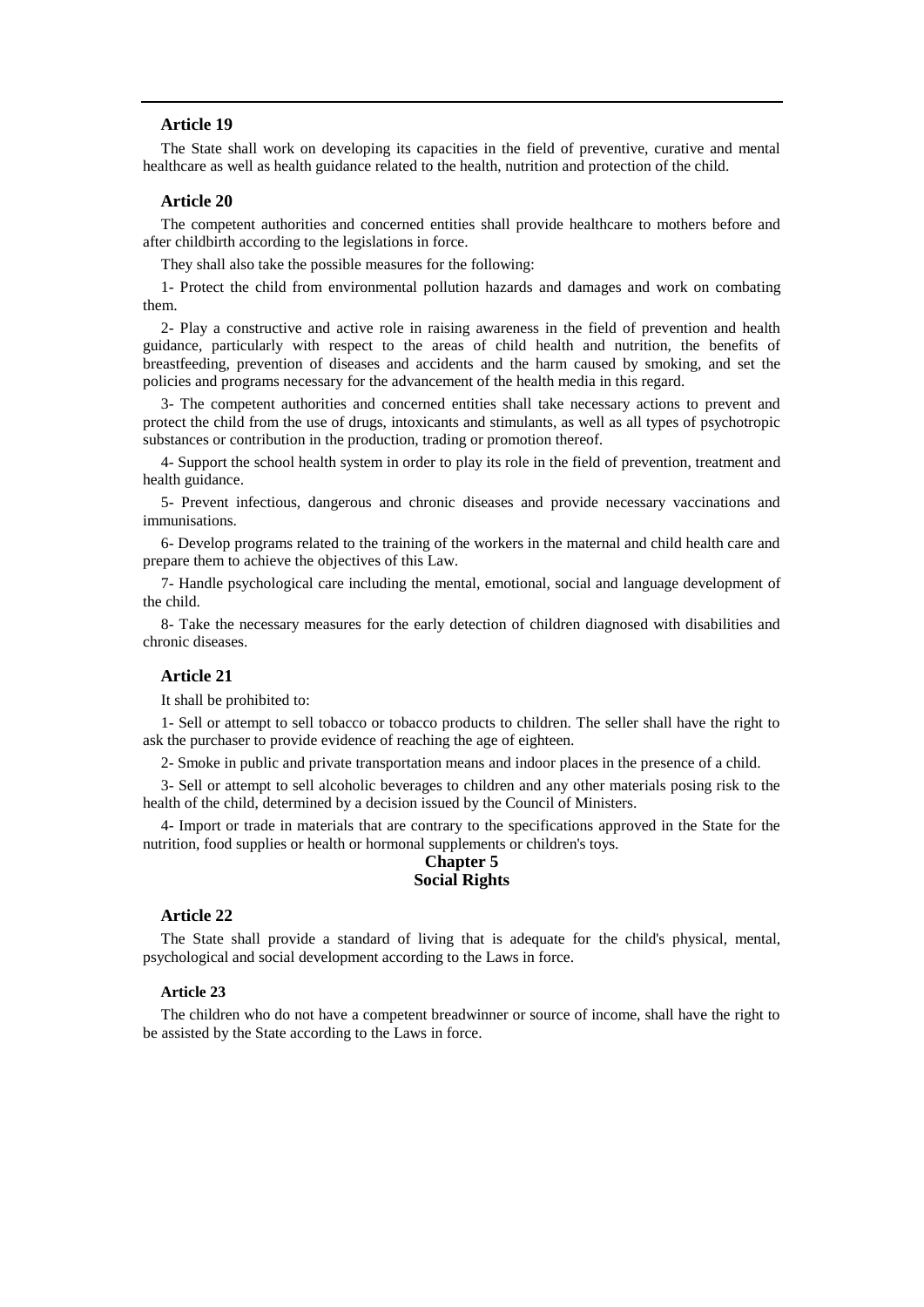Without prejudice to the Laws on Personal Status and on the Children of Unknown Parentage, the child who is deprived of his natural family in a permanent or temporary manner shall have the right to alternative care through:

1- The foster family.

2- Public or private social welfare institutions in case the foster family is not available.

## **Chapter 6 Cultural Rights**

## **Article 25**

The child shall have the right to have knowledge, innovation and creativity means. For that purpose, s(he) may participate in the recreational, cultural, artistic and scientific programs that are adequate to his/her age, the public order and morals. The competent authorities and concerned entities shall set the programs necessary for the same.

### **Article 26**

It shall be prohibited to publish, display, circulate, possess or produce any visual, audio or printed works or games for children that address the child's sexual instincts or adorn the behaviours that are contrary to the public order and morals or that would encourage abnormal behaviour.

## **Article 27**

The Implementing Regulation of this Law shall determine the places where the children are prohibited to enter as well as the rules of entrance to other places.

## **Article 28**

The Managers of the cinemas, the television broadcasting channels and other similar places set forth in the previous Article shall display in an apparent and visible place, a statement prohibiting the children to enter or watch, according to the Implementing Regulation of this Law and other regulations in force.

### **Article 29**

The telecommunications companies and internet service providers shall notify the competent authorities or the concerned entities of any child pornography materials being circulated through the social media sites and on the Internet and shall provide necessary information and data on the persons, entities or sites that circulate such material or intend to mislead the children.

### **Article 30**

The State shall form councils, associations, clubs and centres for children, specialised in the children's cultural, artistic, scientific and physical development as well as other aspects of development.

## **Chapter 7 Educational Rights**

### **Article 31**

Every child shall have the right to education and the State shall work on achieving equal opportunities for every child according to the Laws in force.

### **Article 32**

The State shall take the following measures in the field of education:

1- Prevent the children's escape from school.

2- Promote the participation of children and their parents in the decisions related to children.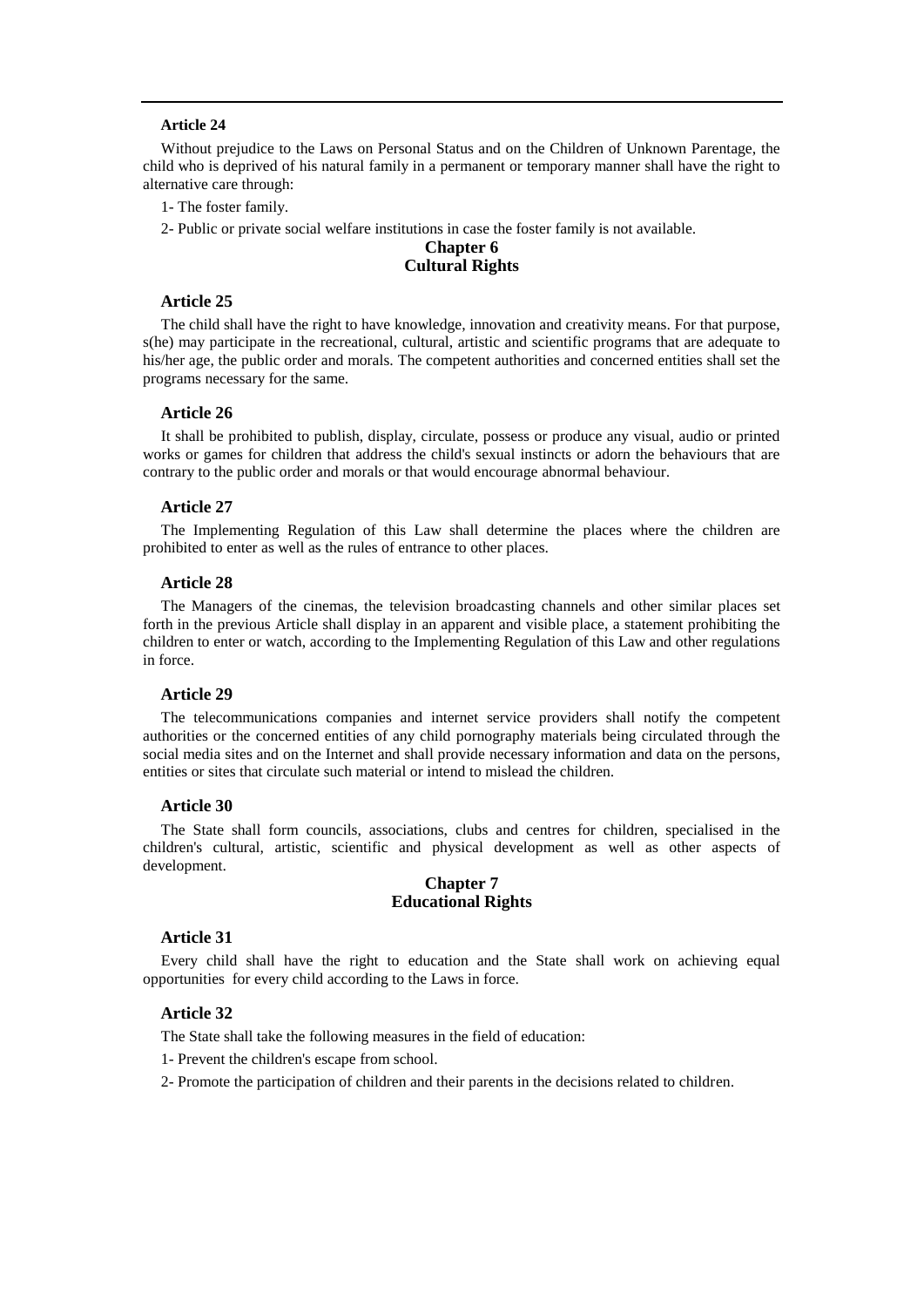3- Ban all forms of violence in educational institutions and maintain the dignity of the children upon taking decisions or setting programs.

4- Develop the educational system including kindergartens in order to achieve its purposes of development of every child in the mental, physical, emotional, social and moral aspects.

5- Set special and structured programs for reporting and complaints in order to ensure investigation of the acts and violations to the educational rights set forth in this Law as determined by the Implementing Regulation.

# **Chapter 8 Right to Protection**

## **Article 33**

The following in particular shall be considered as threatening to the child or to his/her physical, psychological, moral or mental integrity, which requires his/her right to protection:

1- Loss of both parents and living without a breadwinner or tutor.

2- Child's exposure to neglect, rejection and homelessness.

3- Obvious and continuous default in education and care.

4- Habitual child abuse.

5- Child's exposure to exploitation or sexual abuse.

6- Child's exposure to exploitation by illegal organisations and in organised crime, such as planting the ideas of intolerance and hatred or inciting the child to carry out acts of violence and intimidation.

7- Child's exposure to begging or to economic exploitation.

8- Inability of the parents or custodian to provide care or to raise the child.

9- Child's exposure to kidnapping, sale or trafficking for any purpose or to exploitation of any form.

10- Psychological or mental disability that affects the child's ability to perception.

### **Article 34**

It shall be prohibited to endanger the mental, psychological, physical or moral integrity of the child, whether through abandonment of the child by his/her custodian, leaving him/her at a care institution without due reason, rejecting the child by his/her custodian, or refraining from treating his/her illness and handling his/her affairs.

# **Article 35**

It shall be prohibited for the custodian to expose the child to rejection, homelessness or neglect, leaving him/her without supervision or follow-up, refraining from his/her guidance, not handling his/her affairs, not enrolling him/her at an educational institution or leaving him/her without education during the compulsory education stage without due reason.

## **Article 36**

Taking into consideration Clause 2 of Article 2 hereof, it shall be prohibited to expose the child to torture, violate his/her physical integrity or commit any act involving cruelty that would affect the child's emotional, psychological, mental or moral balance.

## **Article 37**

The following acts shall be prohibited:

1- To use or exploit a child in the filming, recording or production of pornographic materials.

2- To produce, publish, distribute or facilitate access of children to pornographic materials in any way.

3- To possess child pornography materials regardless of the intent to distribute the same.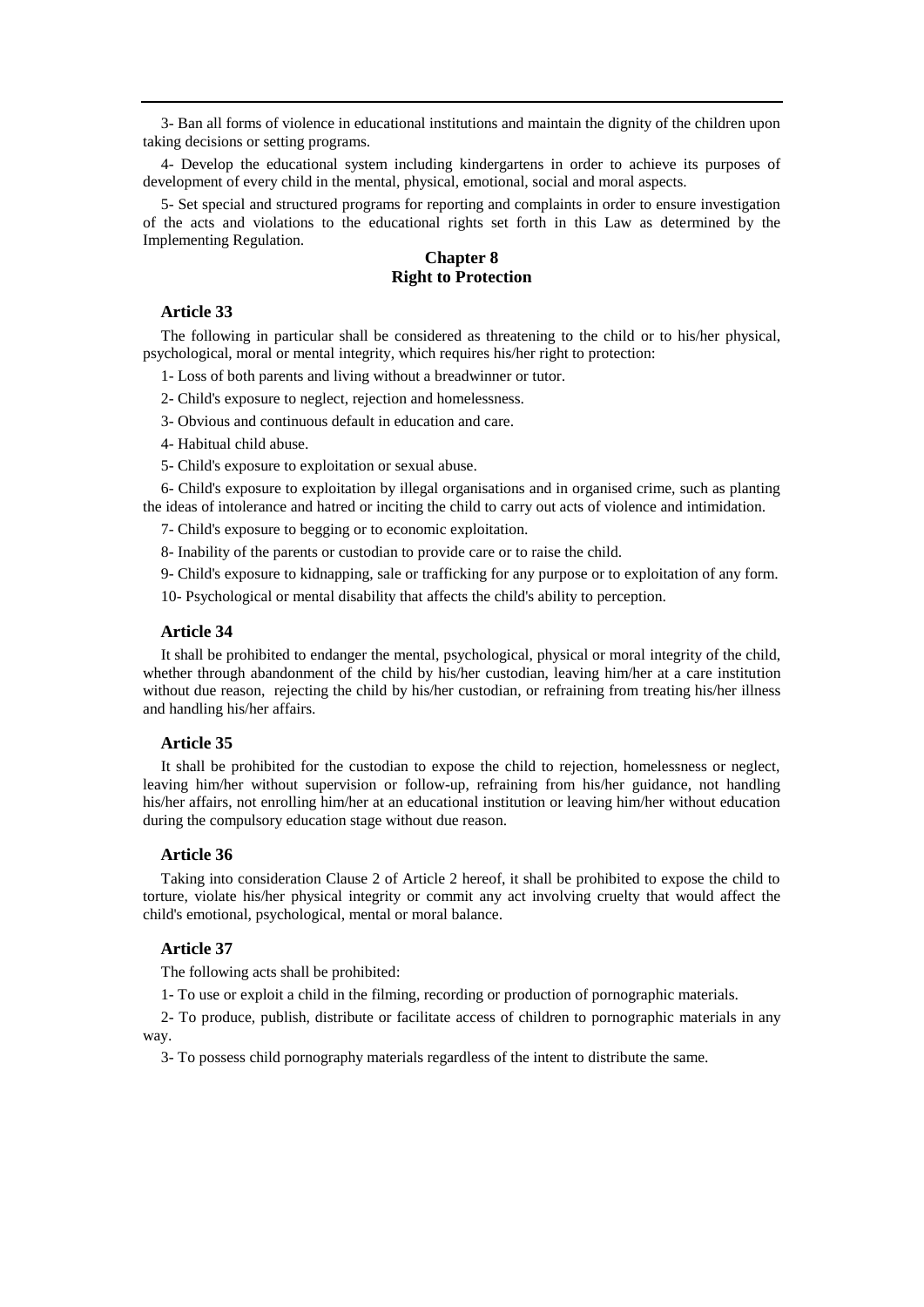4- To download, upload or send child pornography materials through the Internet or any other communications or IT means.

5- The custodian's contribution to the child's participation in the production or filming of child pornography or any other sexual acts, or his permission or assistance offered to the child in such acts.

6- To exploit the child sexually by exposing or preparing him/her for prostitution or debauchery, whether with or without pay, directly or indirectly.

# **Article 38**

The following shall be prohibited:

1- To exploit the child for begging.

2- Child labour under illegal conditions.

3- Entrust the child with an act that would hinder his/her education or harm his/her health or physical, psychological, moral or mental integrity.

# **Chapter 9 Protection Mechanisms**

# **Article 39**

1- The competent authorities and the concerned entities shall coordinate with the Ministry in order to establish child protection units aiming at developing and implementing mechanisms and child protection measures as set forth in this Law.

2- The Implementing Regulation of this Law shall determine the following:

a- Competencies and work mechanisms of the child protection units.

b- The conditions to be met by the child protection specialist.

### **Article 40**

The child protection specialist shall take oath before exercising his duties, and shall be specialised in the following:

1- Preventive intervention in all the cases where the child's health or physical, psychological, moral or mental integrity is threatened or endangered.

2- Therapeutic intervention in all the cases of abuse, exploitation, neglect and all the cases set forth in Article 33 hereof.

# **Article 41**

The child protection specialist shall have the following powers upon performing his duties:

1- Collecting evidence about the facts covered by the reporting and attending investigation and trial sessions if necessary.

2- Entering alone or accompanied by whomever he deems convenient to any place where the child is present, with the permission of the place's owner and the necessity to show a card proving his title.

3- Taking appropriate preventive measures concerning the child as determined by the Implementing Regulation of this Law.

4- Having recourse to social research in order to estimate the reality of the child's situation.

## **Article 42**

1- Every person shall notify the child protection specialist or child protection units in case of anything that threatens the child's physical, psychological, moral or mental integrity or health.

2- The notification shall be mandatory for the educators, physicians, social specialists or others entrusted with the protection, care or education of the child.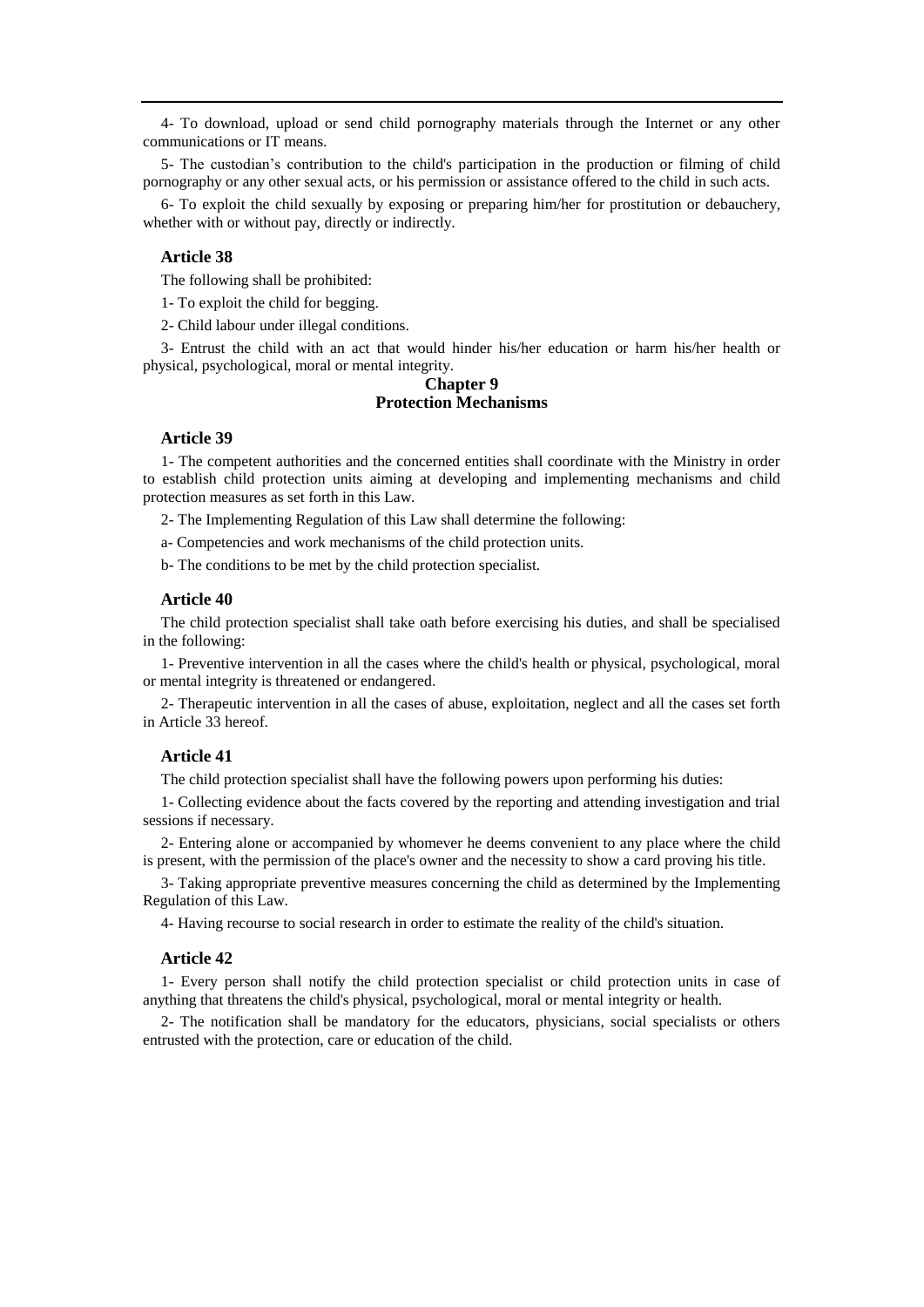Every person who reaches the age of majority shall assist any child who asks him/her to notify the competent authorities or concerned entities about his/her suffering, the suffering of any of his/her siblings or any other child in one of the cases set forth in Article 33 hereof.

## **Article 44**

The identity of the reporter shall only be disclosed with his consent and it shall be forbidden to disclose the identity of all the parties of the incident and the witnesses in the cases of child assault or abuse, upon using the information in the analyses or media reports or upon publishing all that may reveal his identity.

## **Article 45**

The concerned and competent entities shall provide protection to the witnesses at all stages of the criminal proceedings.

## **Chapter 10 Protection Measures**

#### **Article 46**

Taking into consideration the provisions of Articles (47) and (51) of this Law, the child protection specialist shall, in agreement with the custodian of the child, take the necessary measures if he finds anything that threats the child's physical, psychological, moral or mental integrity or health, as determined by the Implementing Regulation of this Law.

## **Article 47**

Taking into consideration the provisions of Article (51) of this Law, the child protection specialist shall offer the following suggestions to the child's parents or custodian if he finds anything threatening the child's physical, psychological, moral or mental integrity or health:

1- Keeping the child at his/her family, provided that:

a- The child's parents or custodian commit in writing to take necessary measures to remove the risk threatening the child and keep him/her under periodic supervision by the child protection specialist.

b- The social intervention methods are regulated by the concerned entities and the competent authorities - as the case may be - by providing necessary services and social aid to the child and his/her family.

c- Necessary precautions are taken to prevent any contact between the child and all that threatens his/her physical, psychological, moral or mental integrity or health.

2- Placing the child temporarily at an alternative family or a convenient body, social, educational or health institution, whether public or private, according to the rules determined by the Implementing Regulation of this Law.

#### **Article 48**

In case the child protection specialist reaches the appropriate measures in an agreement form, such agreement shall be written, read and signed by the various parties including the child who reached thirteen years old.

The specialist shall periodically follow the results of the agreed measures taken and shall decide to amend them when necessary in a way guaranteeing, as much as possible, that the child is kept in his/her family surroundings.

## **Article 49**

The child protection specialist shall notify the parents or custodian of the child who reached thirteen years old, of their right to reject the measure suggested to them.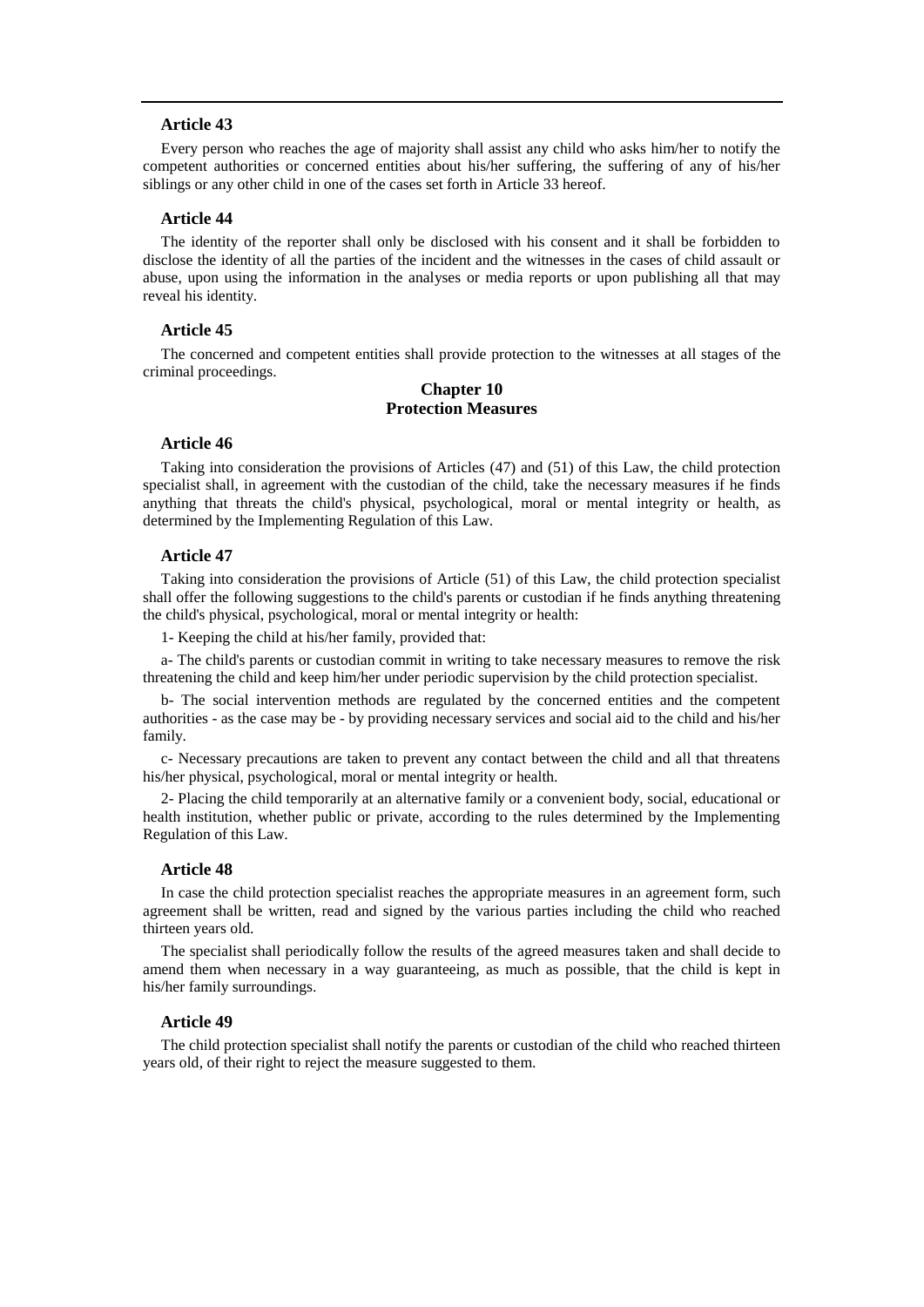1- The child protection specialist shall refer the matter to the entity to which he reports in order to take the convenient action in the following cases:

a- Failure to reach an agreement within fifteen days from the date of knowledge of the case.

b- Rejection of the agreement by the child's parents or custodian or by the child who reached thirteen years old.

2- The entity to which the child protection specialist reports shall take necessary action to refer the matter to the Public Prosecution.

### **Article 51**

1- Taking into account the provisions of Articles (33), (34), (35), (36), (37) and (38), every action or omission posing a threat to the child's life, physical, psychological, mental or moral integrity or health in a way that cannot be avoided over time, shall be considered as significant harm or imminent danger.

2- Taking into account the sanctity of the residential places, the child protection specialist shall, in case of significant harm or imminent danger on the child, and before obtaining a judicial authorisation, take the child out from the place (s)he is present in and move him/her to a safe place under his personal liability and he may refer to public authorities in this regard.

3- The child protection specialist shall obtain a judicial order to continue taking the measures set forth in Clause 2 of this Article, within 24 hours from the time of taking the child out and the competent judge shall pronounce his decision within 24 hours from the time of submittal of the request.

# **Article 52**

The child protection specialists specified by a decision from the Minister of Justice, under agreement with the Minister or the concerned entities, shall have the capacity of judicial officers as per the evidencing of the violations of this Law and the decisions and regulations issued in implementation thereof.

## **Article 53**

The Public Prosecution and judicial authorities shall have recourse to the child protection specialist for the investigations and trials involving the child.

#### **Article 54**

1- Whoever is convicted of a crime of sexual assault or child pornography shall be prohibited to work in a job or position that makes him/her in direct contact with children, even if (s)he was rehabilitated.

2- The judge shall rule that whoever is convicted of a crime of sexual assault against a child shall be prohibited to reside in the area of residence of the assaulted child within a five square kilometres radius surrounding the child's place of residence.

3- In all cases, the convicted person sentenced to imprisonment in a crime of sexual assault against a child shall not be released until after being subject, after the period of imprisonment, to psychological tests in order to ensure that (s)he is not socially endangering. In case (s)he was proved to be socially endangering, the Court shall rule to transfer him/her to a therapeutic institution after expiry of the period of imprisonment. The Implementing Regulation of this Law shall regulate the placement of the convicted person in a therapeutic institution and the procedures of study of the release requests.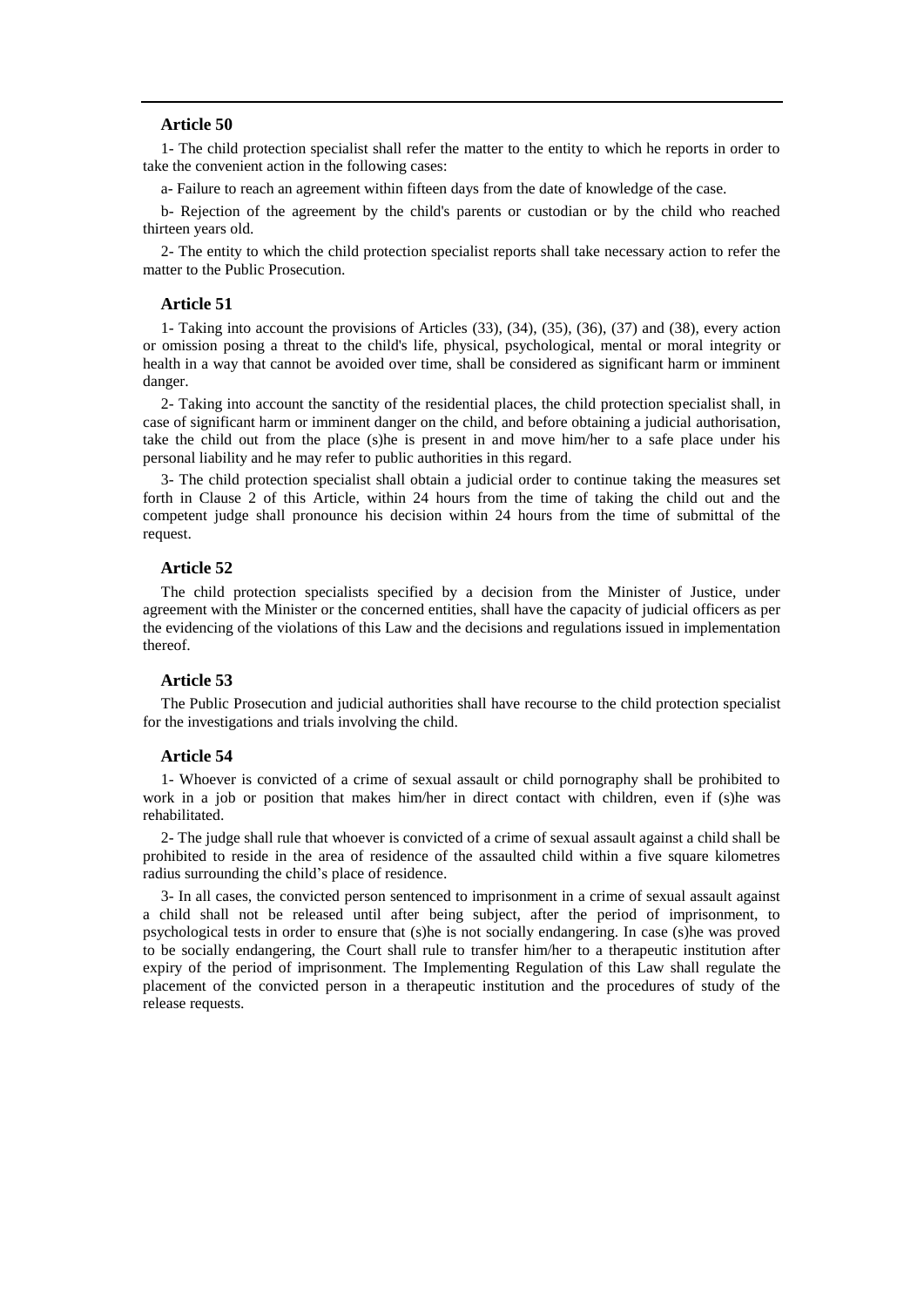A record shall be established at the Ministry in coordination with the competent authorities stating all the cases of child abuse. All that is stated in that record shall be confidential and shall not be perused unless by a permit from the Public Prosecution or the competent Court, as the case may be.

## **Article 56**

The competent authorities and the concerned entities shall coordinate with the Ministry to:

1- Determine the standards and engineering specifications related to the construction laws and the safety and security conditions that protect the child from any type of harm. The Implementing Regulation of this Law shall determine the rules necessary for the application of these standards, specifications and the exceptions thereof.

2- Set the necessary controls and procedures to protect the child safety in the public and entertainment places as well as the public transport means. The Implementing Regulation shall determine these required rules and procedures.

3- The provisions of Clauses (1) and (2) of this Article shall apply to the public and private sectors, except for all that is specifically determined in the Implementing Regulation.

### **Article 57**

The competent authorities and the concerned entities shall take the following measures:

1- Ensure the safety of the products to prevent any threaten to the child's rights as stated in this Law and lay down marketing advertisement controls that are consistent with the child's rights to health, survival and development.

2- Monitor the business activities in a way preventing children to be exposed to any environmental hazards or damages.

### **Article 58**

The competent authorities and concerned entities shall ensure the protection of the child from traffic accidents according to the provisions of the Traffic Law and its amending laws, particularly the following:

1- Prohibiting the seating of children under ten years old in the front seats of the vehicles of all types.

2- Developing controls concerning the use of bicycles by children.

### **Article 59**

Taking into account the provisions of the Personal Status Law, the competent Court shall, before ruling custody, request a detailed report on the social, psychological, health and criminal status of the person requesting custody or to be granted custody, or an acknowledgment stating that (s)he did not commit a crime outside the State. The Implementing Regulation shall determine the procedures of preparation of such report and acknowledgment.

## **Chapter 11 Penalties**

## **Article 60**

Whoever violates the provisions of Clause 2 of Article (11), Articles (28), (34), (35) or Clause 2 of Article (42) of this Law shall be punished by imprisonment or a fine not less than AED 5,000 (five thousand).

## **Article 61**

Shall be punished by a fine not less than AED (5,000) five thousand and not exceeding AED (50,000) fifty thousand, whoever: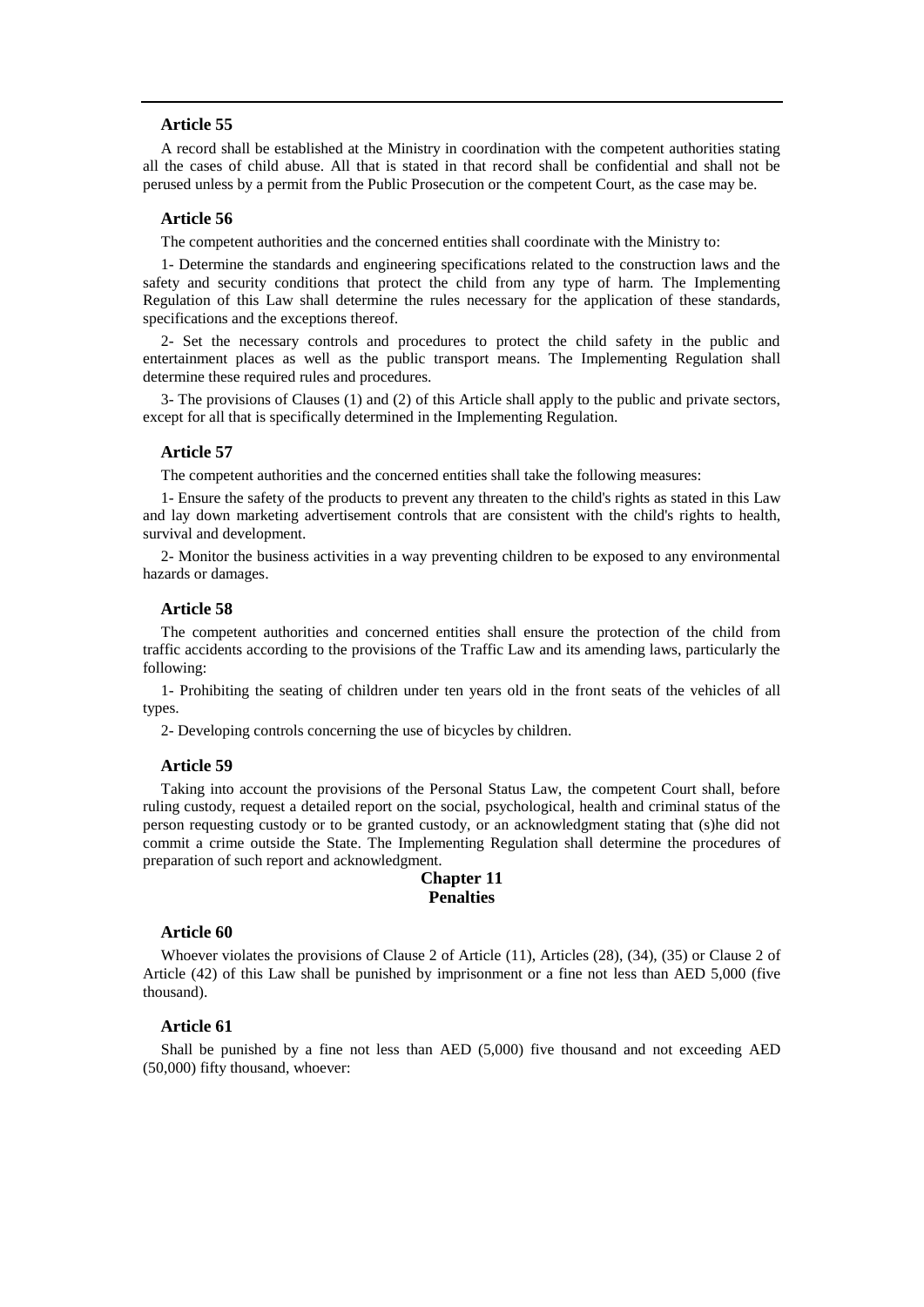1- Violates the provisions of Article (43) hereof.

- 2- Prevents the child protection specialist from carrying out his duties or hinders his work.
- 3- Gives false information or deliberately hides the truth concerning the status of the child.

### **Article 62**

Whoever violates the provisions of Clause 2 of Article (21) hereof shall be punished by a fine not less than AED (5,000) five thousand.

## **Article 63**

Whoever violates the provisions of Clauses 1 and 3 of Article (21) hereof shall be punished by imprisonment for a period not less than three months and/or a fine not less than AED (15,000) fifteen thousand.

#### **Article 64**

Whoever violates the provisions of Clause 4 of Article (21) or Article (29) hereof shall be punished by imprisonment for a period not less than six months and/or a fine not less than AED (100,000) one hundred thousand and not exceeding AED (1,000,000) one million.

# **Article 65**

Whoever violates the provisions of Clauses 1, 2, 5 and 6 of Article (37) hereof shall be punished by imprisonment for a period not less than ten years.

### **Article 66**

Whoever violates the provisions of Article (26) or Clauses 3 and 4 of Article (37) hereof shall be punished by imprisonment for a period not less than one year and a fine not less than AED (100,000) one hundred thousand Dirhams and not exceeding AED (400,000) four hundred thousand.

## **Article 67**

Whoever violates any provision of Article (27) hereof shall be punished by imprisonment for a period not less than a month and not exceeding six months and a fine not less than AED five thousand (5,000).

### **Article 68**

Whoever violates the provisions of Article (14) or (38) hereof shall be punished by imprisonment and/or a fine not less than AED (20,000) twenty thousand.

If the work endangers the life of the child who has not reached fifteen years of age or endangers his/her physical, mental or moral integrity, this shall be considered as aggravating circumstances.

# **Article 69**

Whoever violates the provisions of Article (36) hereof shall be punished by imprisonment and/or a fine not less than AED (50,000) fifty thousand.

## **Article 70**

In the application of the provisions of this Law, the claim of the perpetrator being not aware of the age of the victim may not be pleaded.

### **Article 71**

The penalties set forth in this Law shall not prejudice any other more severe penalty stipulated in another Law.